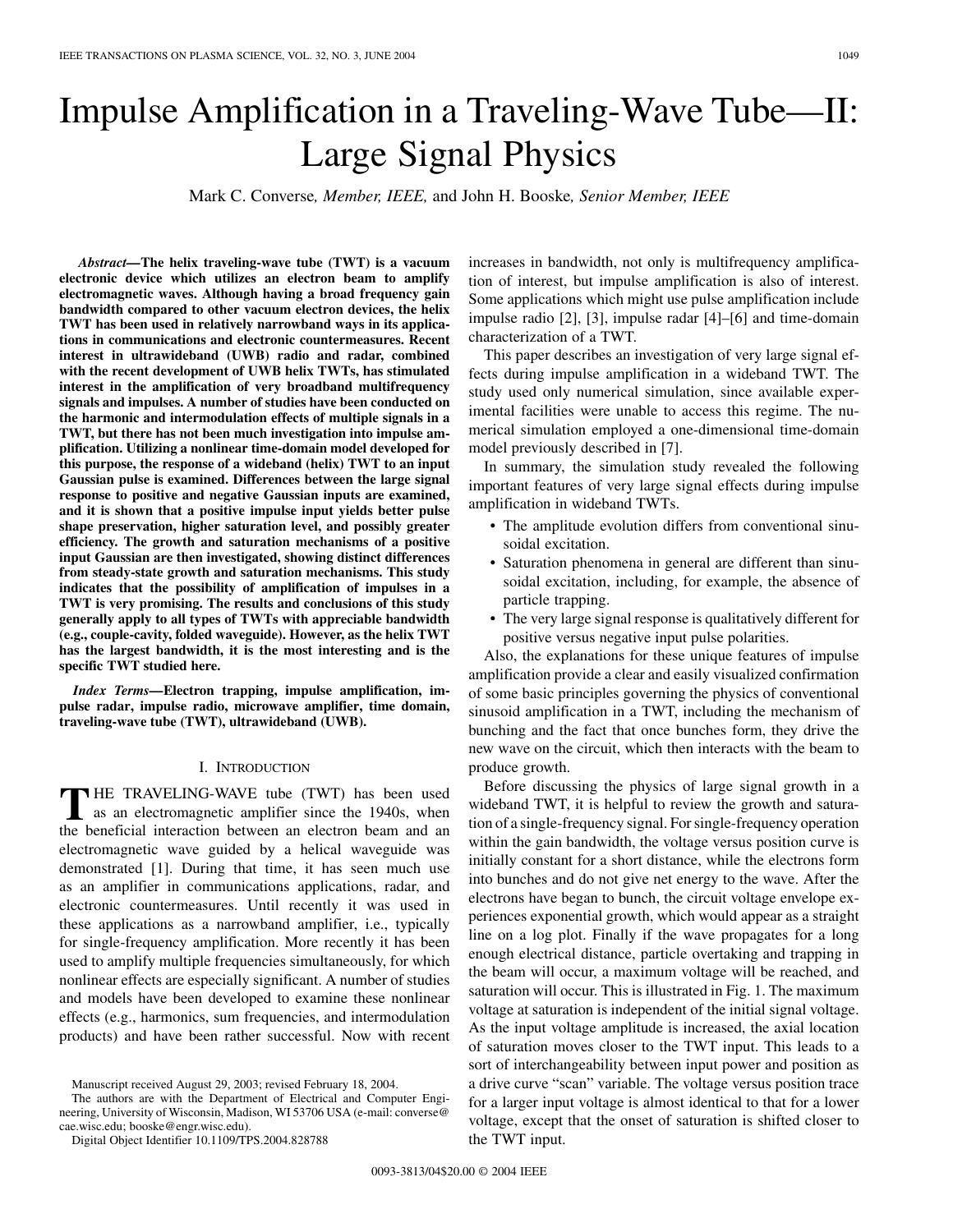

Fig. 1. Power and electron velocity along axis of TWT. The power graph indicates the bunching, exponential growth, and saturation regions. The electron velocity graph indicates saturation occurs when particle overtaking and trapping first begins to be seen.

# II. DIFFERENCE BETWEEN POSITIVE AND NEGATIVE INPUT PULSES IN THE LARGE SIGNAL REGIME

Simulations were used to study the response of a wideband TWT to both a positive and negative input impulse in both the small and large signal regime. The physical model used in the simulation is based on the eXperimental Wisconsin Northrop Grumman (XWING) TWT. This is a nominally 100-W, 2–6-GHz single-sever TWT (based on a production model) which was custom modified to allow greater diagnostic access to the fields and the beam for experimental research purposes [[9\]](#page-7-0). Details of the physical model as well as information on the gain spectra can be found in [\[7](#page-7-0)]. There is one difference, however, in that for this study the sever was removed from the model. Fig. 2 shows the input signals whose magnitudes are scaled to give large and small input impulses.

As can be seen from Fig. 3, for the small signal case, a positive or a negative input leads to basically the same output signal, just flipped in polarity. In contrast, as seen in Fig. 4, for the large signal case, differences in output between the small and large signal case are much more substantial than just a change in polarity of the signal.

To investigate the reasons for this, the evolution of the wave voltage, electron velocities and beam density are compared for a positive and negative input Gaussian impulse. Figs. 5 and 6 show the two cases. The input voltage peak for this particular example is 11.4 V.

From the figures, it can be seen that initially the voltages, particle velocities, and density are similar but flipped in polarity for both positive and negative input cases. However, as the disturbance propagates along the axis, differences can be seen to develop.

In Fig. 5, the negative voltage input impulse develops a positive voltage peak on the leading edge, seen in Fig. 5(a). By Fig. 5(b), two more positive voltage peaks develop on the front and back of the pulse, and a second negative voltage peak develops for a total of five peaks (three positive, two negative). Between Fig. 5(c) and 5(d), the three positive voltage peaks appear to saturate, while the two negative peaks continue to grow. Meanwhile, between Fig. 5(a) and 5(b), the electrons decelerate at the negative slope portions of the voltage waveform and accelerate at the positive slope portions. By Fig. 5(c), the decelerated electrons begin to fall back and charge overtaking is observed. Finally, in Fig. 5(a) and 5(b), the electron density develops two bunches (negative peaks) with a rarefaction or antibunch (positive peak) in between. The bunches grow and become tighter until they resolve into two sharp spikes by Fig. 5(c).

In Fig. 6, the initially positive voltage impulse develops a negative voltage peak in Fig. 6(a) and a second positive peak in Fig. 6(b). In Fig. 6(c)–6(d), all three peaks grow, but the negative peak grows more quickly than the positive peaks. Electrons are decelerated at the negative slope regions of the voltage pulse and accelerated at the positive slope regions. By Fig. 6(c), the decelerated electrons fall back, and charge overtaking occurs. Finally, in Fig. 6(a) and 6(b), the density is characterized by the formation of a single bunch in between two antibunches. The bunch is quite intense and localized by Fig. 6(c). In fact, in Fig. 6(d), one can see that the beam density has been completely rarefied in front of the main density bunch. Virtually all charge has been pulled back from this portion of the beam into the main bunch or pushed forward into a smaller, secondary bunch in Fig. 6(d).

The most obvious differences between the two cases are observed in the circuit voltage and beam density. Specifically, the initially negative voltage pulse ends up with two large negative voltage peaks (and three smaller positive peaks) and two dominant density bunches. In contrast, the initially positive voltage pulse ends up with one large negative voltage peak (and two smaller positive voltage peaks) and one dominant density bunch. In addition to the differences in the number of voltage peaks and density bunches, in both cases the outcome favors predominantly negative polarity voltage disturbances, regardless of the initial voltage impulse polarity.

The reason for this favoring of negative voltage disturbances may be found in the makeup of the beam. Since the beam consists of only negatively charged particles, one can only get negative charge density bunches. What we call antibunches are not positive density bunches but only indicate regions of the absence of negative charge. This means that while negative bunches can theoretically continue to grow indefinitely, an antibunch is limited in magnitude by the dc current density. Once all the electrons are gone from a region, the antibunch can no longer grow. Now, as negative voltage disturbances are associated with negative density bunches, positive voltage disturbances are associated with antibunches. This means that there will be a limit to the extent to which a positive voltage disturbance can grow, and we see this in the saturation of the positive voltage peaks in the evolution of both the positive and negative input impulse signals.

There are probably multiple reasons for the different responses to input voltage polarity. However, the primary reason appears to originate in the electric fields for the original input voltage pulse.

In the case of the negative input voltage pulse (Fig. 5), the electric field at the front of the pulse accelerates electrons while the electric field on the backside decelerates electrons. This produces *two* initial electron density bunches, one in front of the pulse and one behind it. The beam current is dominated by the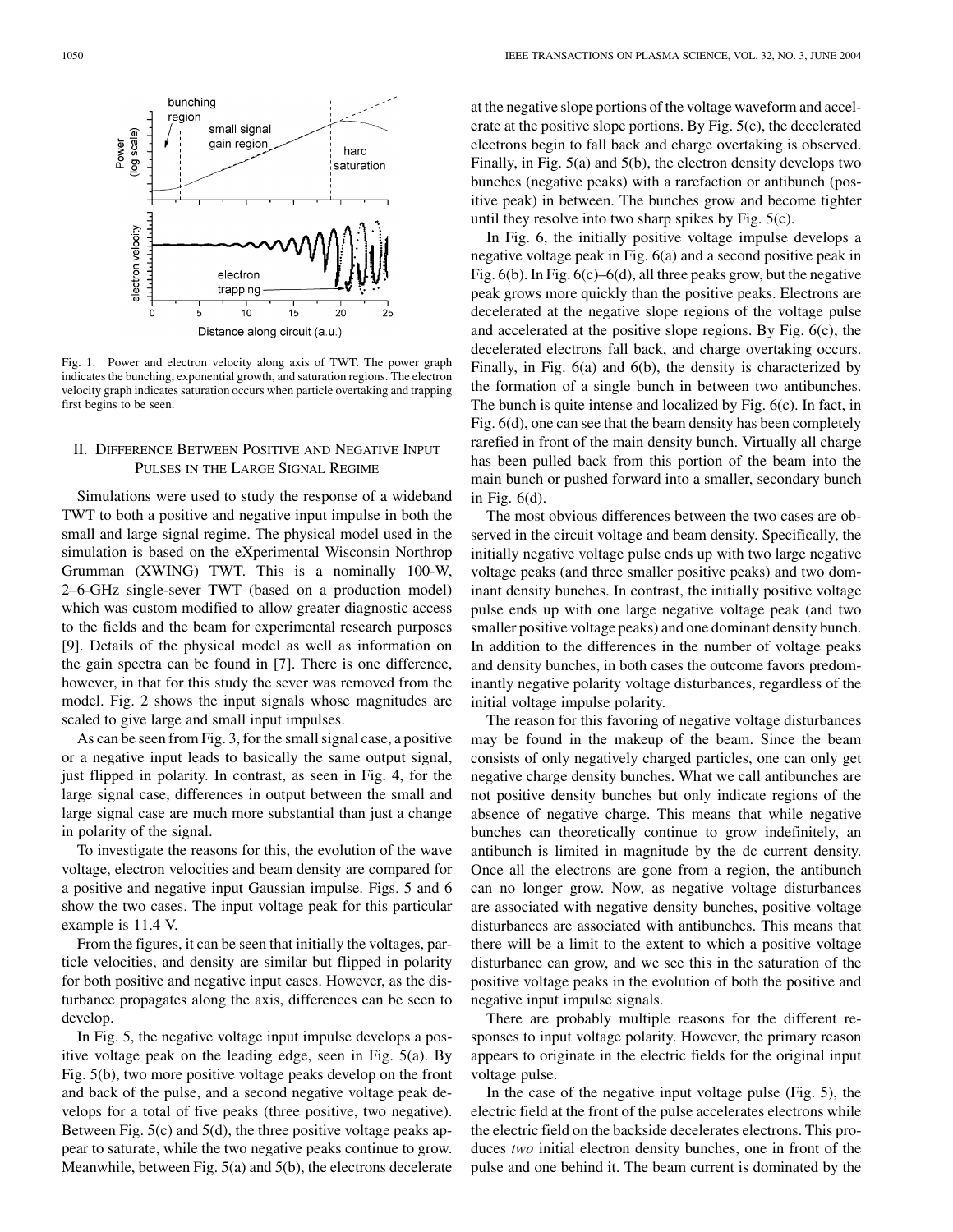

Fig. 2. Voltage versus time of positive and negative input signals used in the models.



Fig. 3. Voltage versus time for small signal positive (left) and negative (right) input pulse.



Fig. 4. Voltage versus time for large signal positive and negative input pulse.



Fig. 5. Voltage (black dashed), scaled particle velocity (black, thin and thick), and scaled density (gray) versus z at various points along the axis of the TWT for a negative Gaussian input pulse. Scaled velocity =  $(v - u0$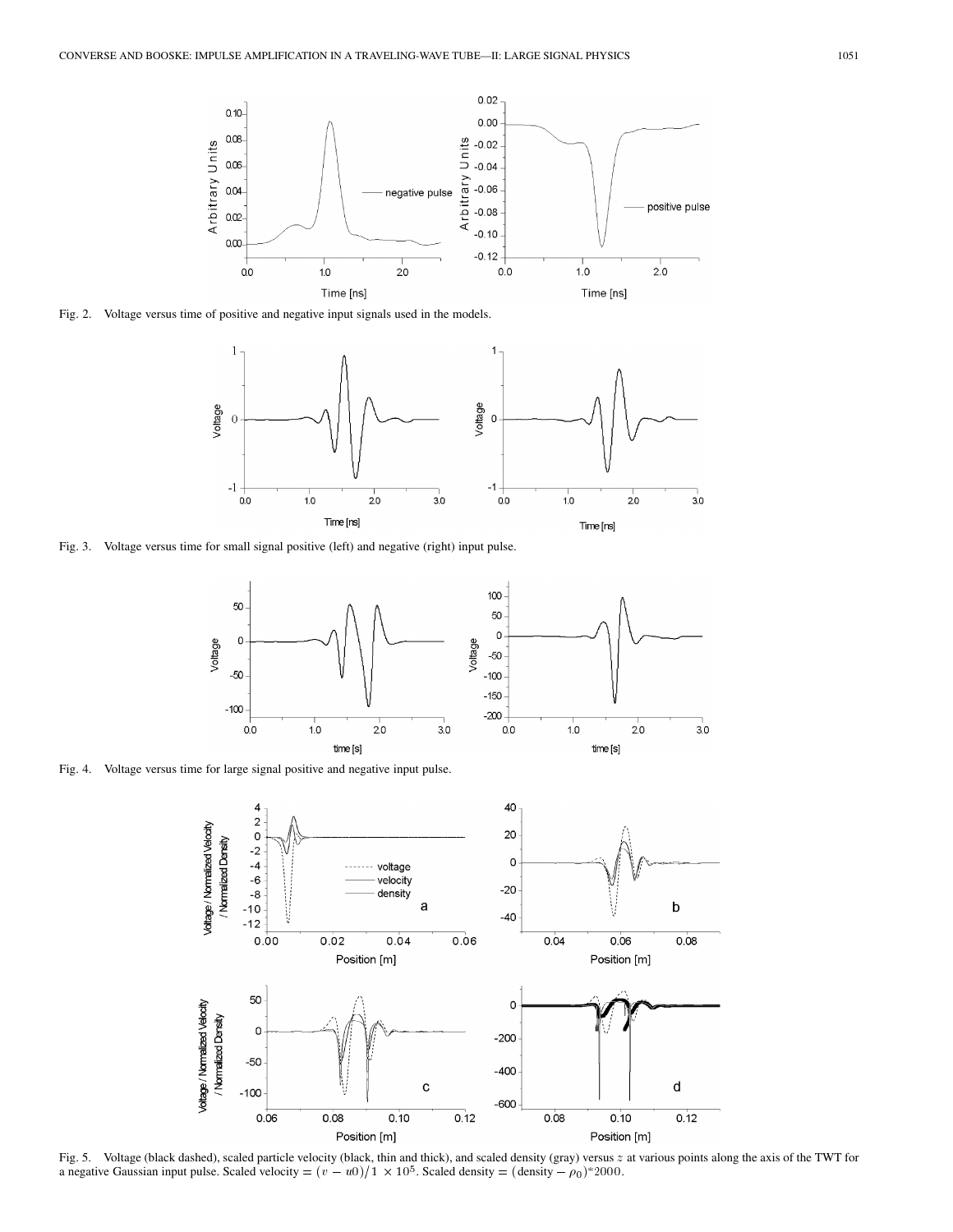

Fig. 6. Voltage (black dashed), scaled particle velocity (black, thin and thick), and scaled density (gray) versus z at various points along the axis of the TWT for a positive Gaussian input pulse. Scaled velocity =  $(v - u_0)/1 \times 10^5$ . Scaled density = (density -  $\rho_0$ )\*2000.

electron density and so, the beam current acquires two bunches, one in front and one behind the original pulse. Just as in conventional harmonically excited TWT theory, the modulated beam current induces a matching modulated image current on the helix which results in the emergence of two negative voltage peaks. The density bunches end up concentrating in the decelerating field portion of the induced negative voltage peaks, and the two bunches and the two negative voltage peaks grow together as the electrons in each bunch are further decelerated.

In the case of the positive input voltage pulse (Fig. 6), the electric field at the front of the pulse is decelerating, while the electric field on the back of the pulse accelerates electrons. This results in a *single* bunch, localized near the front edge of the input pulse. Again, the modulated density produces an equivalently modulated beam current that induces an equivalently modulated image current in the helix, which causes a negative polarity circuit voltage peak to form in front of the original positive peak. The single electron density bunch interacts with the decelerating electric field on the backside of this negative voltage peak, and the bunch and the new negative voltage peak grow together.

Thus, a conclusion is that the positive polarity input impulse appears to result in a narrower, broader band (negative) output voltage pulse than the initially negative polarity input pulse.

It also appears that there are opportunities for extremely efficient pulsed energy extraction and anomalously high voltage pulse gain. Compare, for example, the velocity phase space results at the back of each disturbance—i.e., for the main bunch in Fig. 6, or the trailing larger bunch in Fig. 5—with the velocities for the smaller bunch at the front of the disturbance in Fig. 5. As electrons are decelerated at the back of the disturbance, they will not encounter a voltage peak or electric field that could reaccelerate them and return some energy back to the electron beam. These trailing bunch electrons simply trail farther and farther behind the disturbance, remaining at a lower energy. This suggests that an anomalously greater efficiency could be obtained for an amplification of a single positive pulse than for a single harmonic or multifrequency steady-state signal. In the latter cases, as electrons in each bunch decelerate and fall back, they encounter the voltage signal propagating behind them which can reaccelerate them and return energy back to the electron beam. This classic electron trapping mechanism for signal saturation with sinusoidal excitation is clearly evident in Fig. 1.

It is also speculated that the same isolated interaction with a single voltage peak enables unusually complete accumulation of electrons in a bunch and results in the unusually complete density rarefaction or "hole burning" in the TWT electron beam [see, for example,  $z \sim 10$  cm in Fig. 6(d)].

# III. SATURATION MECHANISMS FOR A POSITIVE GAUSSIAN INPUT PULSE

One mechanism for saturation in single-frequency steadystate operation involves particle trapping. As the electrons in the bunch give up energy to the wave, their velocity decreases to a level below the hot phase velocity of the wave, and they fall out of the decelerating region and into the accelerating region of the wave. Due to the periodic nature of the wave, there is always an accelerating region behind a decelerating region. When the electrons fall into the accelerating region, they gain energy and velocity (taking energy from the wave) and move out of the accelerating region back into the decelerating region, where they lose energy and velocity again, and the cycle continues.

Consider the positive Gaussian input pulse. This is a nonperiodic signal; there are no preceding or trailing pulses. One would, therefore, expect that there might be differences in saturation mechanisms compared to steady-state sinusoidal excitations. However, before proceeding with an investigation of saturation, a metric for characterizing the pulse gain needs to be chosen. There does not seem to be one universal metric to describe the response of the TWT to a pulse (or transient) input. For single-frequency excitation, metrics used to describe the response of the TWT are small signal gain versus frequency, saturated power, and power-in-versus-power-out drive curves.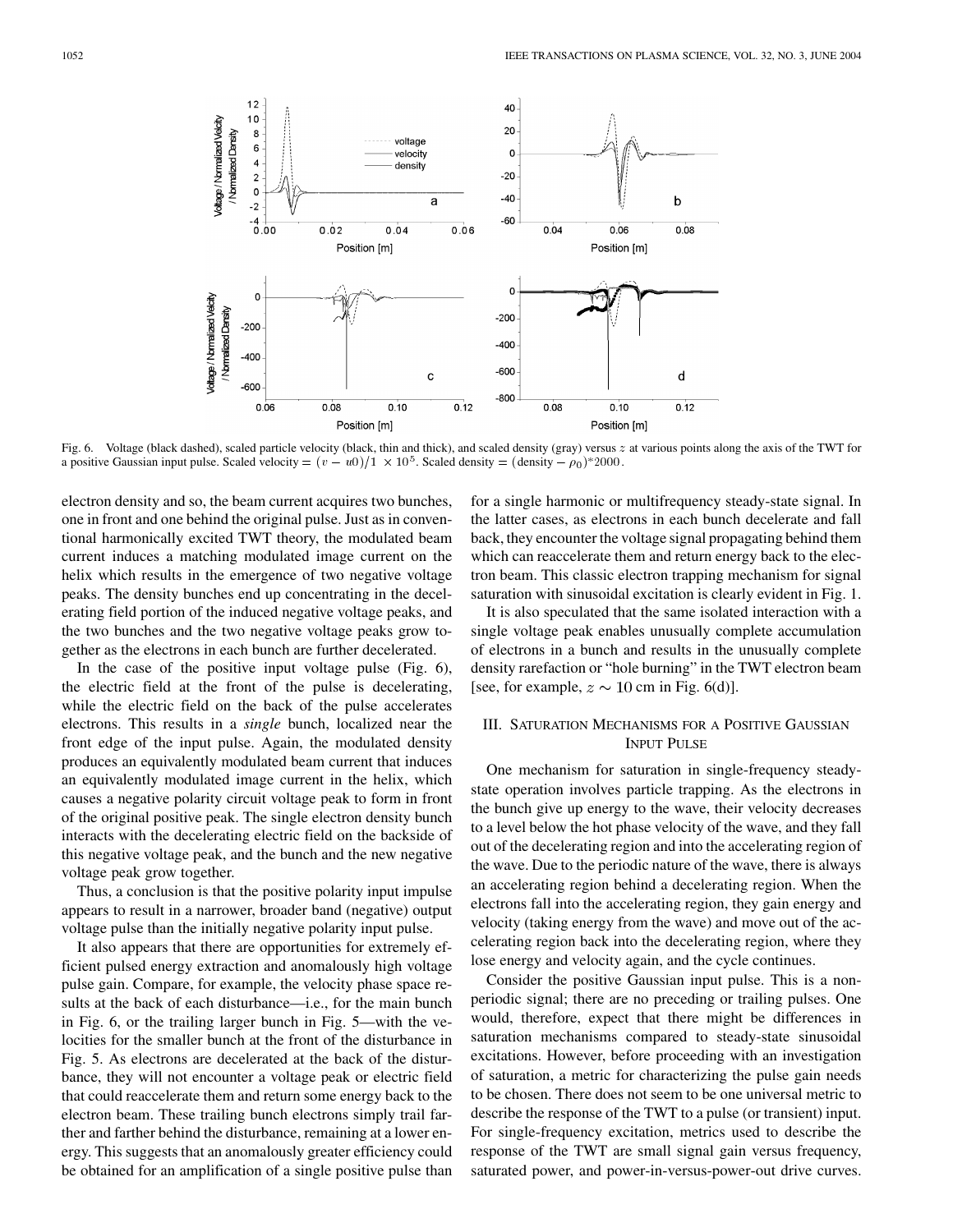

Fig. 7. Plot of absolute value of negative voltage peaks versus position for a various positive Gaussian input voltage levels. Legend gives value of positive voltage peak input.



Fig. 8. Log plot of absolute value of negative voltage peaks versus position for a various positive Gaussian input voltage levels. Legend gives value of positive voltage peak input.

For a number of reasons [\[8](#page-7-0)], these metrics do not work when attempting to describe the response of the TWT to impulses. There are other metrics which could be considered—for example, total energy in versus total energy out or instantaneous peak power in versus instantaneous peak power out. These metrics, however, will not work for all cases, and it appears as though a metric needs to be chosen on a case-by-case basis. For this case, we will chose peak instantaneous absolute voltage. There is a single input peak and a distinct output peak, so peak instantaneous absolute voltage should provide a reasonably unambiguous measure of voltage pulse gain.

Fig. 7 shows the peak negative voltage versus position along the axis for a number of positive input voltage impulse amplitudes. Fig. 8 shows the same plot in logarithmic scale.

From Figs. 7 and 8, there are several immediately apparent differences between these voltage-versus- $z$  curves and similar curves that one would obtain for single-frequency operation.

Recall that for single-frequency operation, the maximum voltage at saturation is independent of the initial signal voltage. As the input voltage amplitude is increased, the axial location of saturation moves closer to the TWT input. This leads to a sort of interchangeability between input power and position as a drive curve "scan" variable. The voltage-versus-position trace for a larger input voltage is almost identical to that for a lower voltage, except that the onset of saturation is shifted closer to the TWT input.

This conventional drive curve shape and interchangeability of input power and  $z$  is not evident for the impulse-excited case. From Fig. 8 it is evident from the two distinct slopes in any particular trace that the shape of the peak envelope is different from that for the single-frequency operation. Unlike the single-frequency excitation case with a single straight slope (in a logarithmic scale) which transitions into saturation, for the impulse-excitation case there are two straight slopes—the first one very steep, the second shallower, which then transitions into saturation. Also, as the input voltage changes, the shape for higher input voltages is different from that of lower input voltages. A trace of higher input voltage cannot simply be shifted in  $z$  to overlay a lower input voltage trace. Finally, looking at Fig. 7, it can be seen that changing the input impulse voltage results in a different maximum voltage at saturation. The lower input voltages yield maximum voltage peaks of over 400 V, while the higher voltage inputs yield only 350–375 V at saturation. Here we have defined the saturation point as the point at which the voltage envelope reaches a maximum value and the saturation regime, as the regime in which the growth of the wave is no longer exponential but begins to taper off.

A closer examination of the envelope structures in Figs. 7 and 8 shows a region of negligible or very small signal in all cases until about 0.5 cm along the axis. This is because the envelope signal shows the absolute value of the negative pulse, and for the positive input Guassian impulse, the negative peak does not begin to show significant development until about 0.5 cm. This distance is approximately the same for all input impulse voltages, and, perhaps not coincidentally, this represents the distance for the input impulse to completely enter the simulation.

The next region on the trace is the first straight slope. In this region, the density bunches and antibunches start small and grow quickly. It can be seen in Fig. 9 that the density bunches grow much faster than the voltage or velocity modulation [Fig. 9(a)–9(c)]. By Fig. 9(d), however, the density no longer grows significantly faster than the voltage or velocity modulation, and for Fig. 9(e) and 9(f), it grows at about the same rate as the voltage and velocity. This change in the growth rate of the density is consistent with the transition region from large growth of the voltage envelope to smaller growth of the voltage envelope at about 1 cm along the TWT, for the 11.4-V input impulse case. From this it seems likely that initially the density bunches are small enough that the space-charge fields do not affect the electron velocities significantly. Eventually the bunches grow intense enough that their self-fields start to retard further electron accumulation, and a transition into a new, slower growth rate is seen. This could be analogous to the bunching region seen in the single-frequency steady-state excitation case.

After the transition region between steep and shallow slopes in the trace, the voltage grows exponentially until a distance of approximately 7–7.5 cm along the axis for the 11.4-V input impulse case. At this point, the effect of the space-charge electric field and the circuit voltage combine to slow the decelerated electrons down to a velocity slower than that of the wave disturbance. Consider Fig. 10. In Fig.  $10(a)$ – $10(c)$ , we see the density bunch growing, while the electron velocities in the region of the density bunches slow down. At Fig. 10(d), the signs of the development of the trailing electrons can be seen. In Fig. 10(e) and 10(f), there are definite signs of trailing electrons and these trailing electrons are starting to affect the density profile. Up until Fig. 10(c) and 10(d), the electrons, even after deceleration near the negative voltage peak, retained enough velocity to pass through the wave disturbance and continue beyond the voltage peaks. The cold-phase velocity of the wave in the gain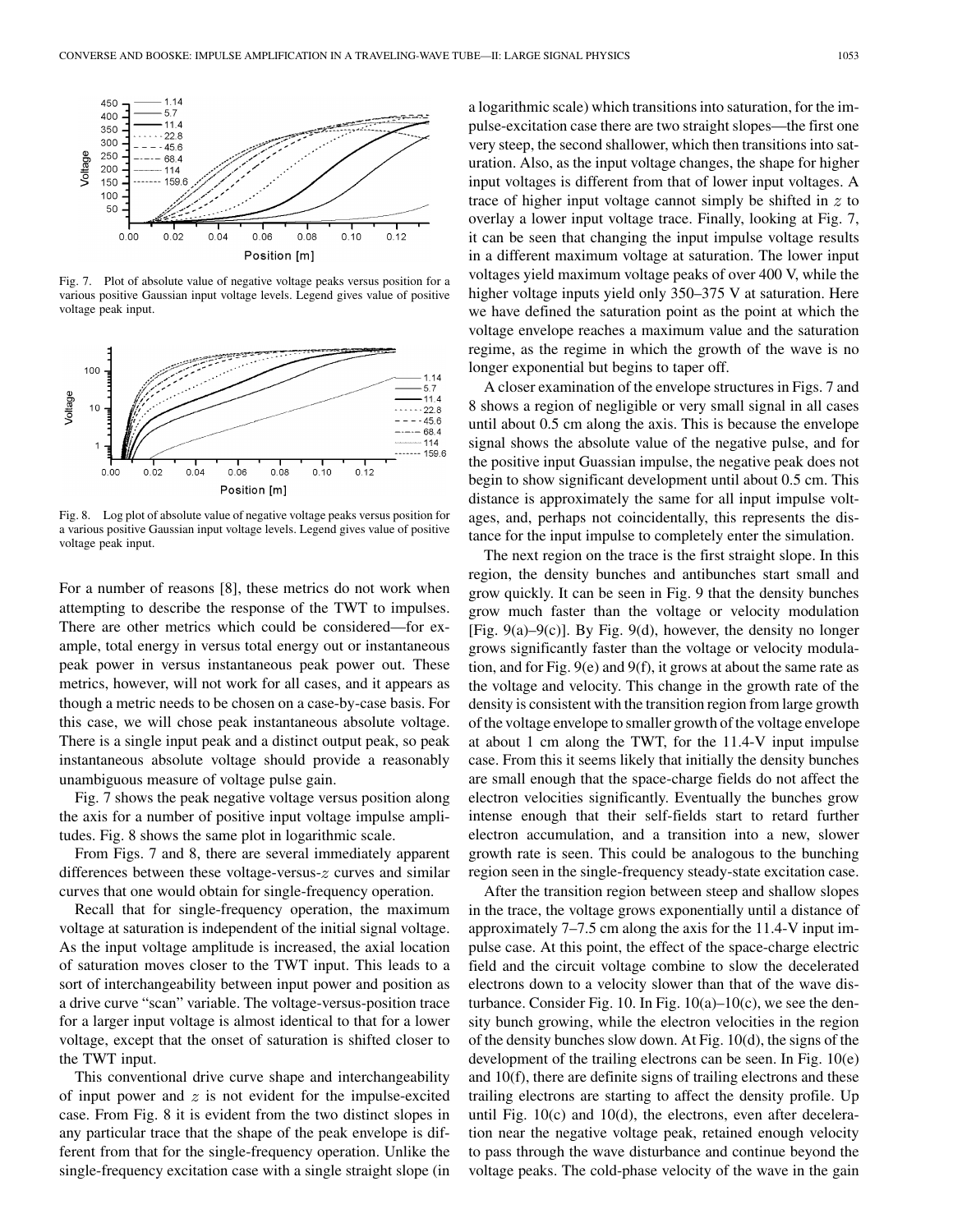

Fig. 9. Voltage (black dashed), scaled particle velocity (black thick), and scaled density (gray) versus z at various points along the axis of the TWT for a positive Gaussian input pulse with input peak equal to 11.4. Sca



Fig. 10. Voltage (black dashed), scaled particle velocity (black thick), and scaled density (gray) versus z at various points along the axis of the TWT for a positive Gaussian input pulse with input peak equal to 11.4 V. Scaled velocity =  $(v - u0)/1 \times 10^5$ . Scaled density =  $(\text{density} - \rho_0)^* 2000$ .

regime varies from approximately  $2.47 \times 10^{1} - 2.54 \times 10^{1}$  m/s,  $2.5 \times 10^{1}$  m/s. Therefore, somewhere in this area we would ex-

and the electron velocity at a normalized value of  $-55$  is about pect the electrons to begin to be unable to pass through the nega-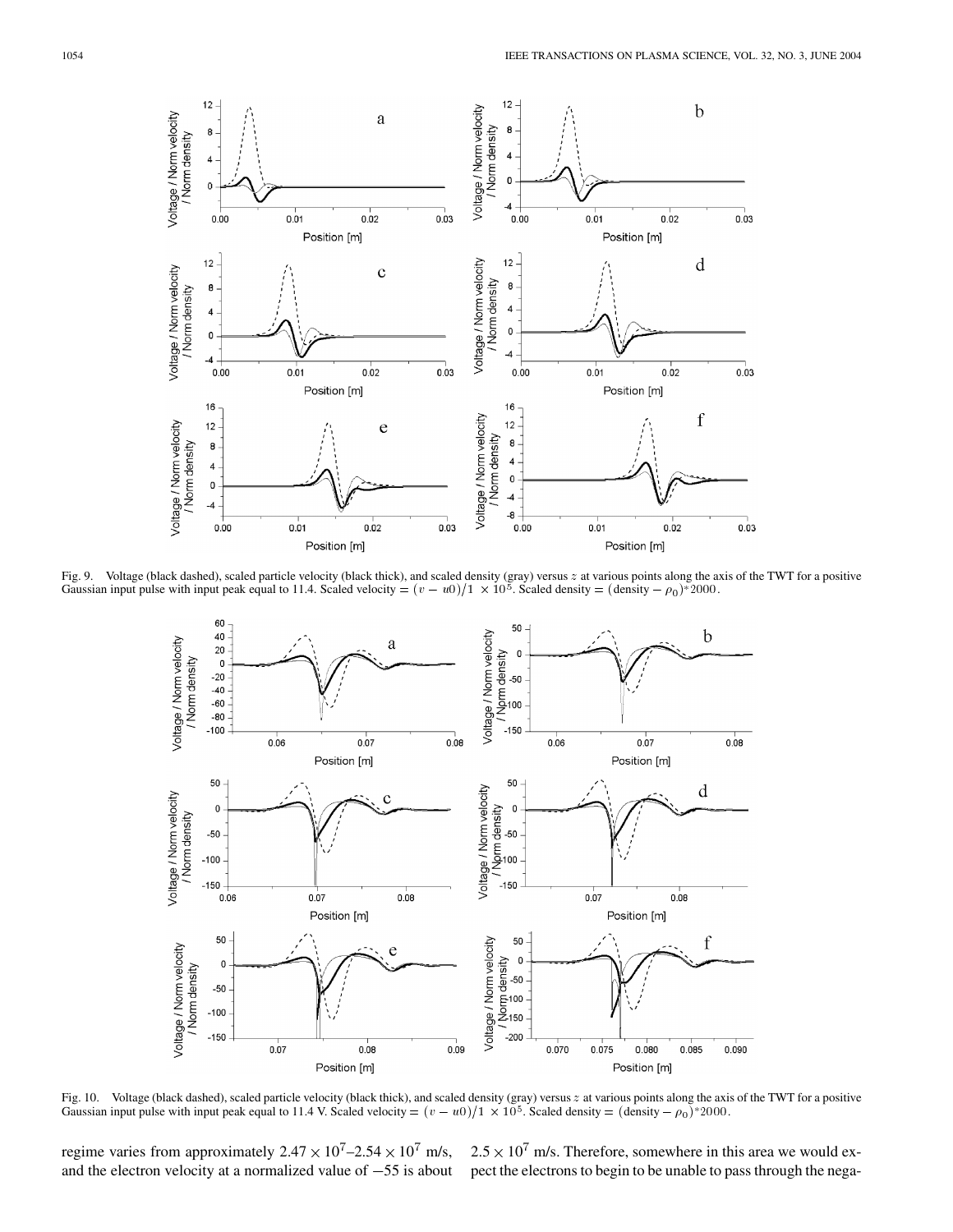

Fig. 11. Voltage (black dashed), scaled particle velocity (black thick), and scaled density (gray) versus  $z$  at various points along the axis of the TWT for a positive Gaussian input pulse with input peak equal to 114 V. Scaled velocity =  $(v - u0)/1 \times 10^5$ . Scaled density =  $(\text{density} - \rho_0)^* 2000$ .

tive voltage peak region and begin to collect in the density bunch or even begin to fall behind. This point in  $z$ , at which some of the electrons slow to a velocity below the wave disturbance velocity, is approximately the region in which the slope of the voltage envelope begins to change and become shallower. This is the beginning of the saturation regime. The voltage peak continues to grow in this regime, albeit at a considerably slower rate.

As seen in Fig. 7, for input pulse voltages less than or equal to 11.4 V, the signal does not even reach the saturation point. So for subsequent discussion of the saturation effects, the 114-V input impulse case will be considered (Fig. 11). Consider the voltage, beam velocity, and beam density as the signal approaches its saturated value at approximately 11 cm (as seen in Fig. 7). It can be seen from Fig. 11(a) that at 8.5 cm, there is a significant trail of electrons behind the negative pulse. Auxiliary voltage peaks are beginning to form behind the main negative peak, and there are also significant voltage disturbances in front of the main negative peak. Near the first voltage peak in front of the dominant negative peak, particle trapping can begin to be seen. At 9.5 cm [Fig. 11(b)], there is definite particle trapping near the positive voltage disturbance region proceeding the main negative peak. Other peaks behind the main negative peak have become distinct and are beginning to show signs of particle trapping as well. When the main peak has reached 11 cm [Fig.  $11(c)$ ], there is particle trapping both in front of and behind it, and the circuit voltage shows a number of oscillations both before and after the negative pulse. It is interesting to note that most of these leading and trailing edge voltage oscillations are associated with a positive dc voltage bias component.

It appears as though in some sense saturation is similar to saturation for the case of single-frequency excitation, in that particle trapping plays a significant role, although perhaps not in exactly the same way. Voltage pulse saturation appears to involve the trapping of particles in the auxiliary voltage peaks following the dominant negative peak. This particle trapping behind the main pulse appears to occur at the expense of the growth of the main negative voltage peak.



Fig. 12. Plot of absolute value of negative voltage peaks versus position for the 22.8-V input impulse Gaussian case for a number of initial electron velocities. Legend gives the value of the initial electron velocity/ $1 \times 10^7$ .

# IV. SATURATION MECHANISM ARGUMENT STRENGTHENED BY CONSIDERING VELOCITY DETUNING

The effect of varying the beam velocity for the 22.8-V input impulse has been investigated. Fig. 12 shows the voltage envelope for a number of initial beam velocities. Note that  $3.056 \times 10^{7}$  m/s is the beam velocity used in all of the other studies described in this paper. From the figure, it can be seen that lower electron velocities result in voltage peaks that initially grow more quickly but saturate sooner and at lower levels than the cases with faster initial electron velocities. This seems consistent with the explanation of saturation. Recall the transition to the saturation regime begins near the point where the electron velocity, in the region of the negative pulse, decreases to a velocity slower than the wave disturbance velocity. This leads to trailing electrons, which fall behind the disturbance and result in a lower growth rate.

For lower initial beam velocities, the difference between the initial beam velocity and the wave disturbance velocity is smaller than for higher beam velocities. Therefore, the deceleration required to bring the electron velocity down below the wave disturbance velocity is less. This means the electric fields due to the negative voltage pulse and the space-charge electric